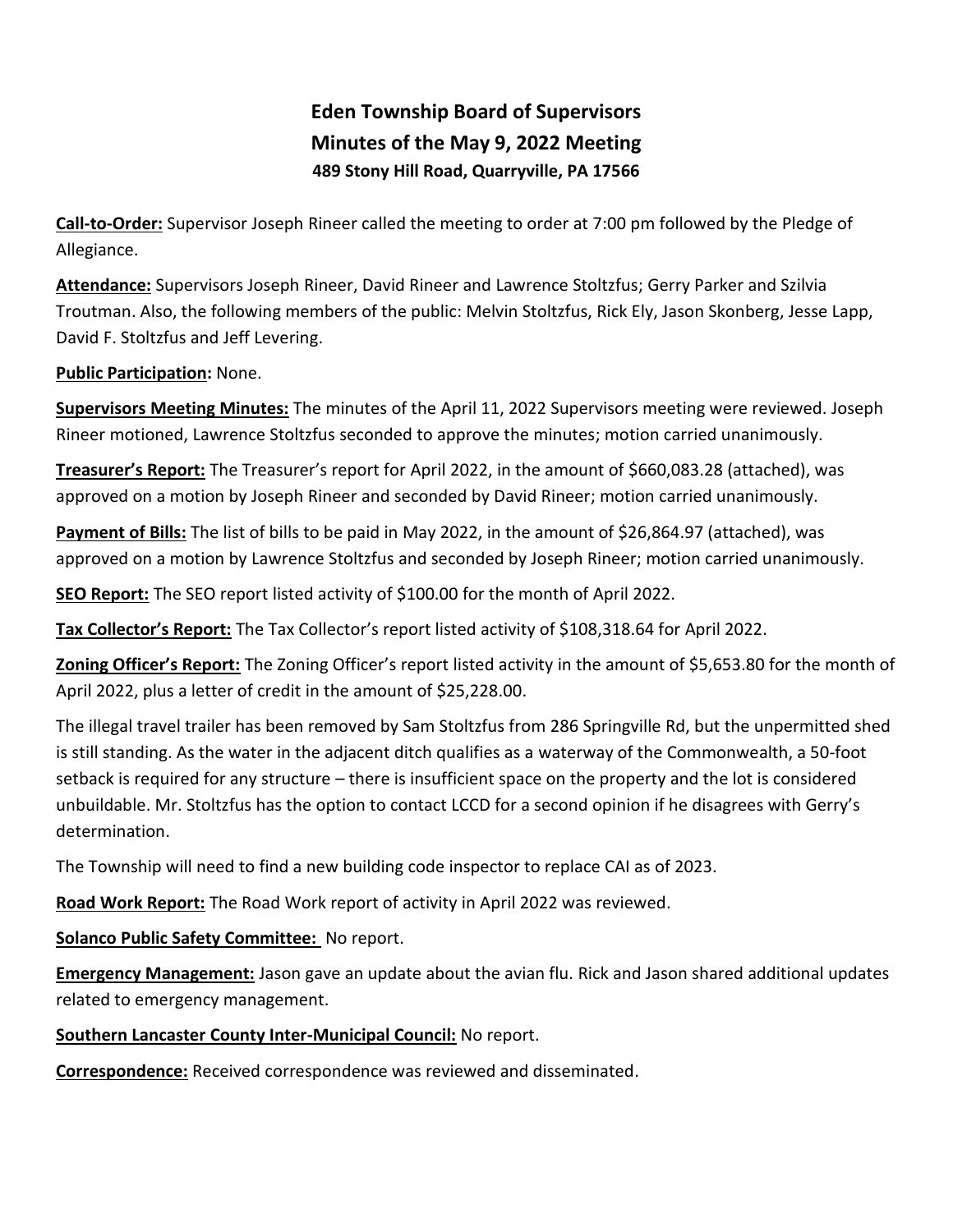### **Old Business:**

Omar F. Esh (353 Camargo Rd): Mr. Esh has been working with CAI to pass the required inspections. Any noncompliance must be resolved by the June BOS meeting (June 13, 2022).

Sale of Zero Turn Mower: On a motion by Joseph Rineer and seconded by David Rineer, the Supervisors agreed to sell the zero turn mower to Lawrence Stoltzfus for \$500. Motion passed with two votes in favor and Lawrence Stoltzfus abstaining.

#### **New Business:**

Approval of A. Dale Herr Subdivision Plan (180 Fairview Rd): On a motion by Joseph Rineer and seconded by David Rineer, the Supervisors conditionally approved the A. Dale Herr Subdivision Plan (180 Fairview Rd) contingent upon DEP approval and final approval from the Township Engineer; and granted the following waiver requests: waiver of Section #302 of the Eden Township SALDO – Preliminary Plan Application and waiver of Section #402.01A of the Eden Township SALDO – Plan Scale. Motion carried unanimously.

Signing of Samuel F. Lapp Subdivision Plan (Pumping Station & Cherry Hill Rd): On a motion by Joseph Rineer and seconded by David Rineer, the Supervisors approved signing the subdivision plan. Motion passed unanimously.

Equipment Rental Bids: On a motion by Joseph Rineer and seconded by Lawrence Stoltzfus, the Supervisors approved advertising for paving equipment rental. Motion passed unanimously.

Smith Middle School Request for Fire Police Assistance: On a motion by Joseph Rineer and seconded by David Rineer, the Supervisors approved Smith Middle School's request for fire police assistance on June 7, 2022 and requested Quarryville Borough's approval of the same. Motion carried unanimously.

Highway Occupancy & DEP Permit Applications – D&J Hardware (Pumping Station Rd Driveway): The permit applications are being reviewed by the Township Engineer and Solicitor.

Keys for ZHB Members: It has been difficult to have zoning hearing decisions signed in a timely manner by ZHB members. Different options were discussed to find a resolution (providing board members with keys to the office, changing the format to one signature line on the decision documents or possibly switching to electronic signatures). Gerry will follow up with the Zoning Hearing Board and their solicitor.

Improvements to Municipal Building: Szilvi will contact the Township Engineer's office to schedule a meeting in June to discuss improvement options.

America250 PA Resolution: On a motion by Joseph Rineer and seconded by David Rineer, the Supervisors passed **Resolution #2022-05-09-01** supporting the PA Commission for the US Semiquincentennial. Motion passed unanimously.

Semiannual Emergency Management Meeting: The next meeting will be scheduled after the July meeting of the Board of Supervisors.

**Public Participation:** None.